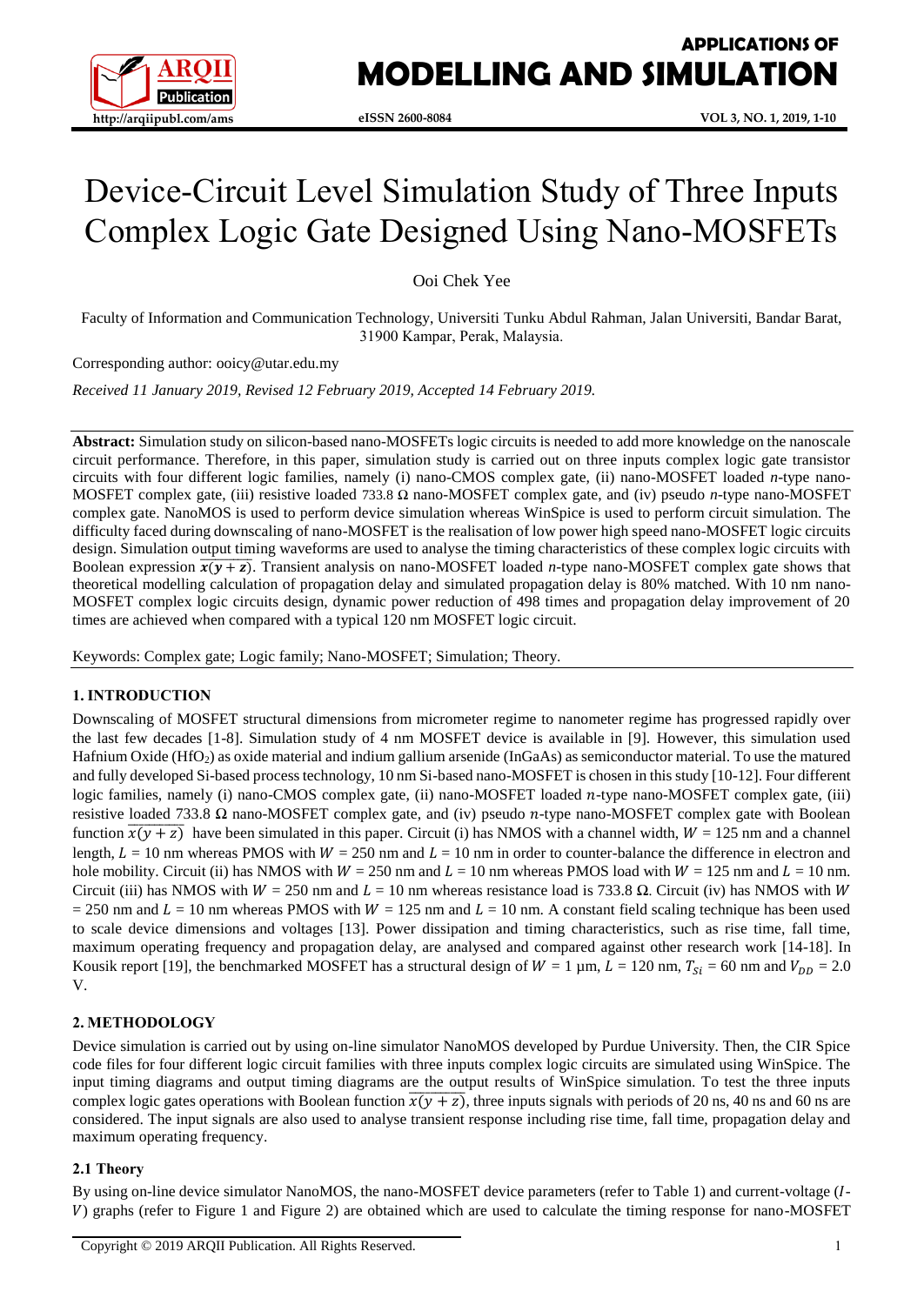loaded nano-MOSFET complex logical circuit (refer to Table 2) [20]. The truth table for complex logical Boolean function  $\overline{x(y + z)}$  is shown in Table 3.

| <b>Double Gate Nano-MOSFET Device Simulation Parameters</b> |                                     |  |  |  |
|-------------------------------------------------------------|-------------------------------------|--|--|--|
| $V_{GS}$                                                    | 0.60V                               |  |  |  |
| $V_{DS}$                                                    | 0.60V                               |  |  |  |
| $V_{th}$                                                    | 0.20V                               |  |  |  |
| Source/drain doping concentration $(N_D)$                   | $1 \times 10^{20}$ cm <sup>-3</sup> |  |  |  |
| Channel body acceptor impurity<br>concentration $(N_A)$     | $1 \times 10^{16}$ cm <sup>-3</sup> |  |  |  |
| Channel width $(W)$                                         | $125 \text{ nm}$                    |  |  |  |
| Channel length $(L)$                                        | $10 \text{ nm}$                     |  |  |  |
| Source length/drain length $(L_{SD})$                       | $7.5 \text{ nm}$                    |  |  |  |
| Silicon channel thickness $(T_{Si})$                        | $1.5 \text{ nm}$                    |  |  |  |
| Top/bottom oxide insulator thickness $(T_{OX})$             | $1.5 \text{ nm}$                    |  |  |  |
| Top/bottom insulator relative dielectric<br>constant        | 3.9                                 |  |  |  |
| Channel body relative dielectric constant                   | 11.7                                |  |  |  |
| Top/bottom gate contact work function                       | 4.188 eV                            |  |  |  |

Table 1. Structural dimension of nano-MOSFET

|  |  |  |  |  | Table 2. Theoretical modelling calculation values of nano-MOSFET loaded nano-MOSFET complex gate |
|--|--|--|--|--|--------------------------------------------------------------------------------------------------|
|  |  |  |  |  |                                                                                                  |

| <b>Double Gate Nano-MOSFET Loaded Complex Gate</b>                                    |                           |  |  |  |
|---------------------------------------------------------------------------------------|---------------------------|--|--|--|
| Gate capacitance $(C_G)$                                                              | $5.755 \times 10^{-17}$ F |  |  |  |
| Area capacitance $(C_A)$                                                              | $1.612 \times 10^{-19}$ F |  |  |  |
| Sidewall capacitance $(C_{SW})$                                                       | $6.072 \times 10^{-17}$ F |  |  |  |
| Total drain capacitance $(C_D)$                                                       | $4.604 \times 10^{-18}$ F |  |  |  |
| Total source capacitance $(CS)$                                                       | $1.046 \times 10^{-17}$ F |  |  |  |
| Nano-MOSFET loaded resistance $(R_{load})$                                            | $733.8\Omega$             |  |  |  |
| Nano-MOSFET on-state resistance $(R_{on})$                                            | $36.2 \Omega$             |  |  |  |
| Loaded combinational gate total capacitance<br>at output node $(\mathcal{C}_{total})$ | $1.335 \times 10^{-16}$ F |  |  |  |
| Total capacitance between two<br>nano-MOSFETs connection $(\mathcal{C}_{SD})$         | $1.967 \times 10^{-17}$ F |  |  |  |
| Rise time constant $(\tau_r)$                                                         | $9.796 \times 10^{-14}$ s |  |  |  |
| Rise time $(t_r)$                                                                     | $1.314 \times 10^{-12}$ s |  |  |  |
| Fall time constant $(\tau_f)$                                                         | $1.803 \times 10^{-15}$ s |  |  |  |
| Fall time $(t_f)$                                                                     | $3.967 \times 10^{-15}$ s |  |  |  |
| Propagation delay $(t_p)$                                                             | $3.457 \times 10^{-14}$ s |  |  |  |
| Maximum signal frequency $(f_{max})$                                                  | $7.583 \times 10^{11}$ Hz |  |  |  |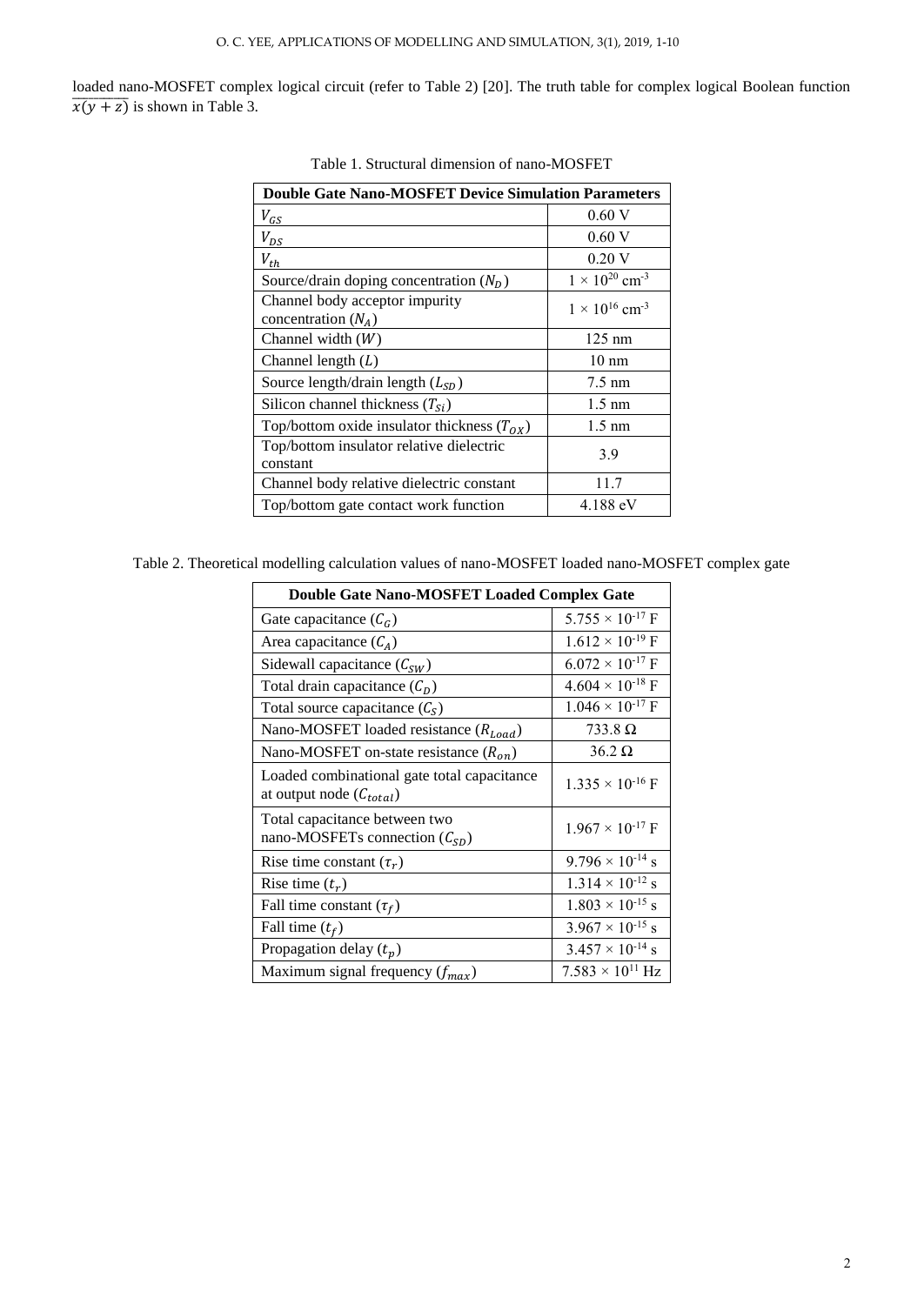

Figure 1. Drain current – drain voltage curve of nano-MOSFET with  $V_{GS} = 0.60$  V



Figure 2. Drain current – gate voltage curve of nano-MOSFET with  $V_{DS} = 0.60$  V

|                     | Output        |   |                     |
|---------------------|---------------|---|---------------------|
| $\boldsymbol{\chi}$ | $\mathcal{V}$ | z | $\overline{x(y+z)}$ |
|                     |               |   |                     |
|                     |               |   |                     |
|                     |               |   |                     |
|                     |               |   |                     |
|                     |               |   |                     |
|                     |               |   |                     |
|                     |               |   |                     |
|                     |               |   |                     |

Table 3. Truth table for complex logic gate

Equations and theories, which are used to obtain data in Table 2 are listed below. The drain current per micro width is given by

$$
\frac{I_D}{W} = BC_{OX}\widetilde{v_T}(V_{GS} - V_T) \left[ \frac{1 - \frac{\mathcal{F}_{1/2}(\eta_{F1} - qV_D)}{\mathcal{F}_{1/2}(\eta_{F1})}}{1 + \frac{\mathcal{F}_0(\eta_{F1} - qV_D)}{\mathcal{F}_0(\eta_{F1} - \frac{qV_D}{k_B T})}} \right]
$$
(1)

where *B* is the ballistic efficiency,  $C_{OX}$  is the oxide capacitance per unit area,  $\widetilde{v}_T$  is the thermal velocity and Fermi-Dirac integrals of order zero and 1/2 are used. All nano-MOSFETs, except for load transistor in nano-MOSFET loaded n-type nano-MOSFET complex gate which operated in resistive region, worked in saturation region with conditions  $V_{GS} > V_T$  and  $V_{DS} >$  $V_{GS}-V_T$ .

$$
R_{Load} = \frac{V_{th}}{I_{on-state\ at\ linear\ region} \times W} \tag{2}
$$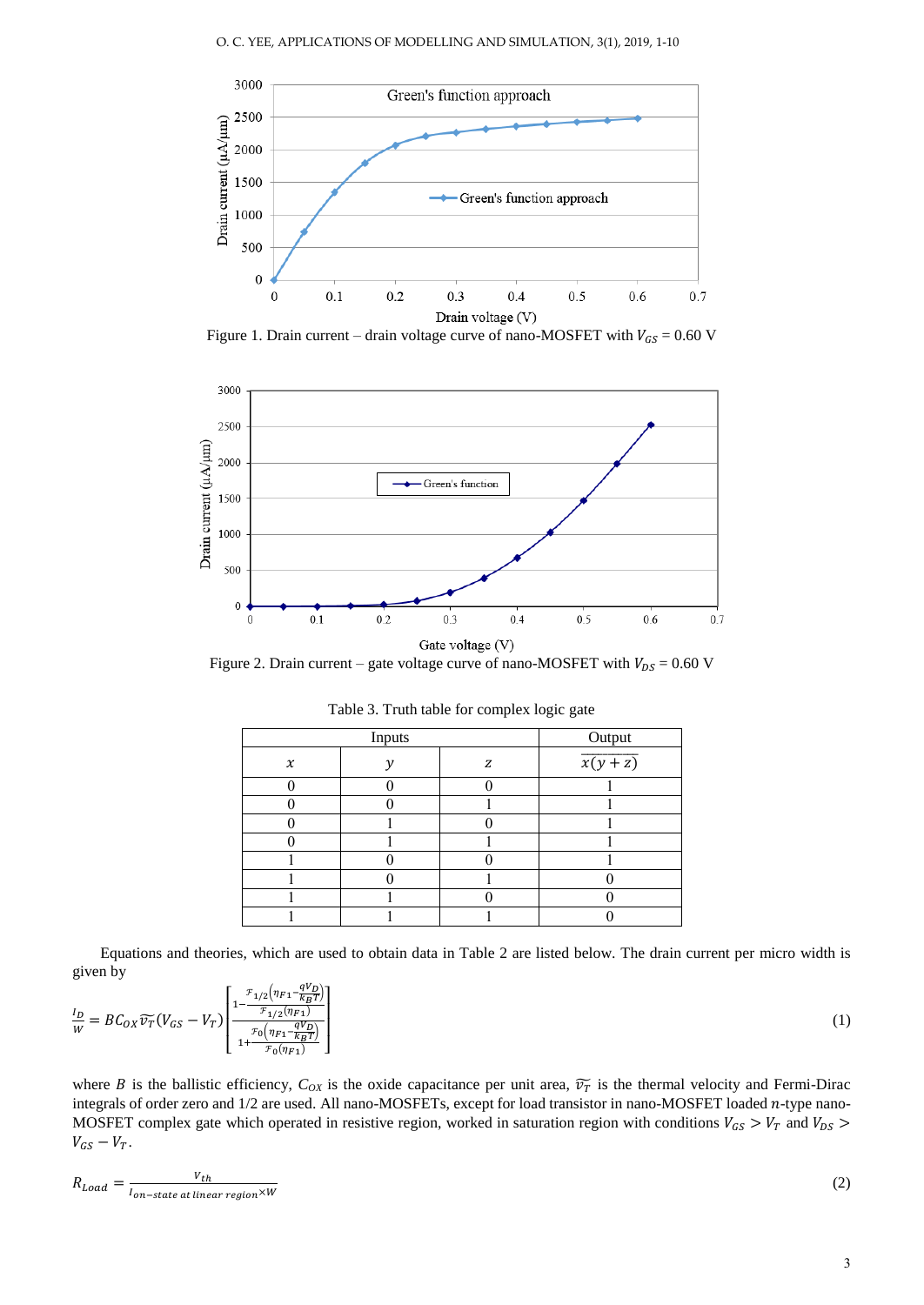Since digital logic gates operate at linear portion of  $I-V$  curve,  $R_{channel\ at\ on-state}=\frac{1}{\mu_{\in \mathcal{L}}\sigma_{\mathcal{V}}(V)}$  $\mu_n C_{OX}(V_{DD}-V_{th})$ (3)

where  $\mu_n = 1200 \text{ cm}^2/\text{Vs}$  is the electron mobility at ballistic.

Total capacitance at output node in complex logic  $(C_{total}) =$  Gate capacitance + Area capacitance + Sidewall capacitance + (1)  $\times$  Drain capacitance) + Source capacitance

$$
\tau_r = R_{Load} \times \text{Complex gate total capacitance} \tag{4}
$$

$$
t_r = 2.2 \times \tau_r \times 6.1 \tag{5}
$$

It takes 6.1 times duration to pass logic 1 than logic 0 through a  $n$ -channel MOS pass transistor. The worst case fall time occurs when  $x$  ON, and  $y$  or  $z$  ON.

$$
\tau_f = R_{on} C_n + 2R_{on} C_{out} \tag{7}
$$

With the source capacitance, *CLoad*,

 $C_{out} = C_{load} + C_{Dn}$  = Source Capacitance + Drain Capacitance (8)

 $C_n = 2C_{Dn} + C_{Sn} = (2 \times \text{Drain} \text{Capacitance}) + \text{Source Capacitance}$  (9)

$$
\tau_f = R_{on} \left( \left( 2 \times \text{Drain Capacitance} \right) + \text{Source Capacitance} \right) + 2R_{on} \left( \text{Source Capacitance} + \text{Drain Capacitance} \right) \n= 4R_{on} \left( \text{Drain Capacitance} \right) + 3R_{on} \left( \text{Source Capacitance} \right)
$$
\n(10)

$$
t_f = 2.2 \times \tau_f \tag{11}
$$

$$
t_p = 0.35(\tau_r + \tau_f) \tag{12}
$$

$$
f_{max} = 1/(t_r + t_f) \tag{13}
$$

The theoretical calculated value of output low voltage,  $V_{OL}$  of nano-MOSFET loaded n-type nano-MOSFET complex logic gate is given by:

$$
V_{OL} = \frac{(2 \times R_{Channel\ at\ on-state})}{(2 \times R_{Channel\ at\ on-state}) + R_{Load}} \times V_{DD}
$$
\n(14)

The equation used to obtain dynamic power is

$$
P = aCfV_{DD}^2 \tag{15}
$$

where  $a$  is the activity coefficient,  $C$  is the capacitance at output node,  $f$  is the frequency of switching and  $V_{DD}$  is the voltage supply [21-23].

#### **3. RESULTS AND DISCUSSION**

Modern nano-MOSFET devices operate between the drift-diffusion and ballistic regimes. In this paper, quasi-ballistic transport is examined. Figures 3-6 show the schematic circuits of all four logic families of complex logic circuits with Boolean function  $\overline{x(y+z)}$ .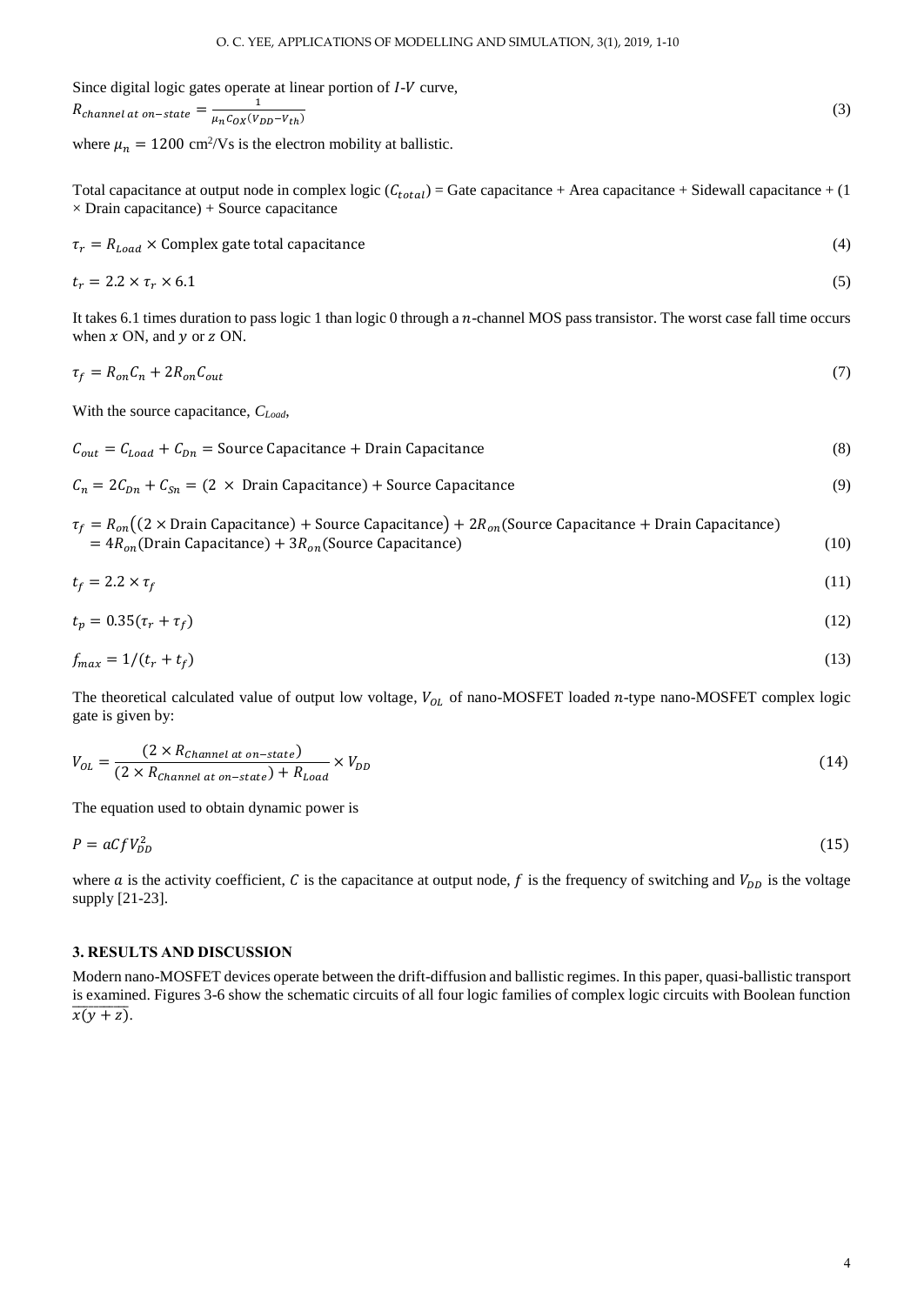

Figure 3. Three inputs nano-CMOS complex logic circuit



Figure 4. Three inputs nano-MOSFET loaded  $n$ -type nano-MOSFET complex logic circuit



Figure 5. Three inputs resistive loaded nano-MOSFET complex logic circuit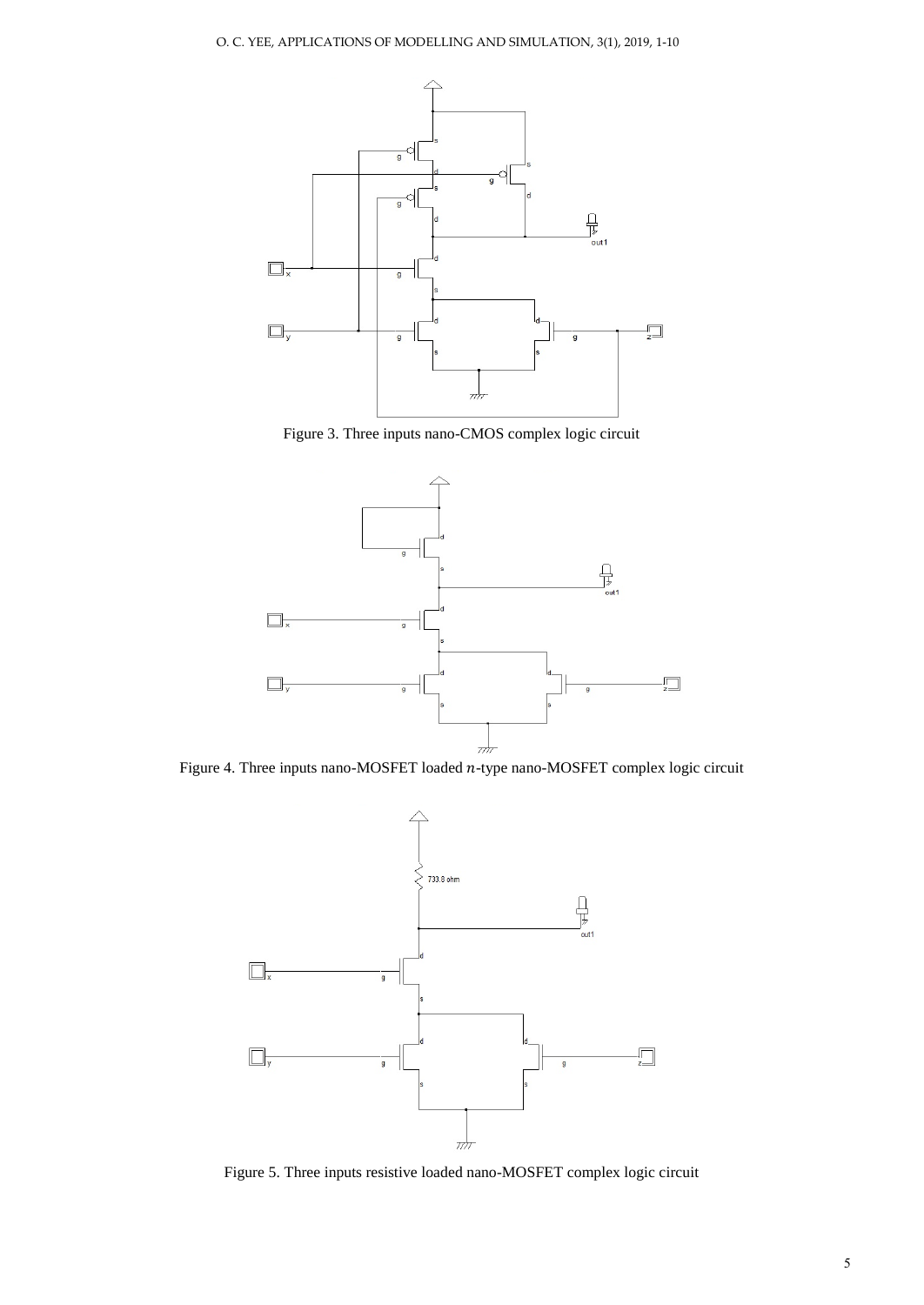

Figure 6. Three inputs pseudo  $n$ -type nano-MOSFET complex logic circuit

The three input signals to circuits in Figures 3-6 are shown in Figure 7. All these three input signals have 50% duty cycle and amplitude of 0.6 V.

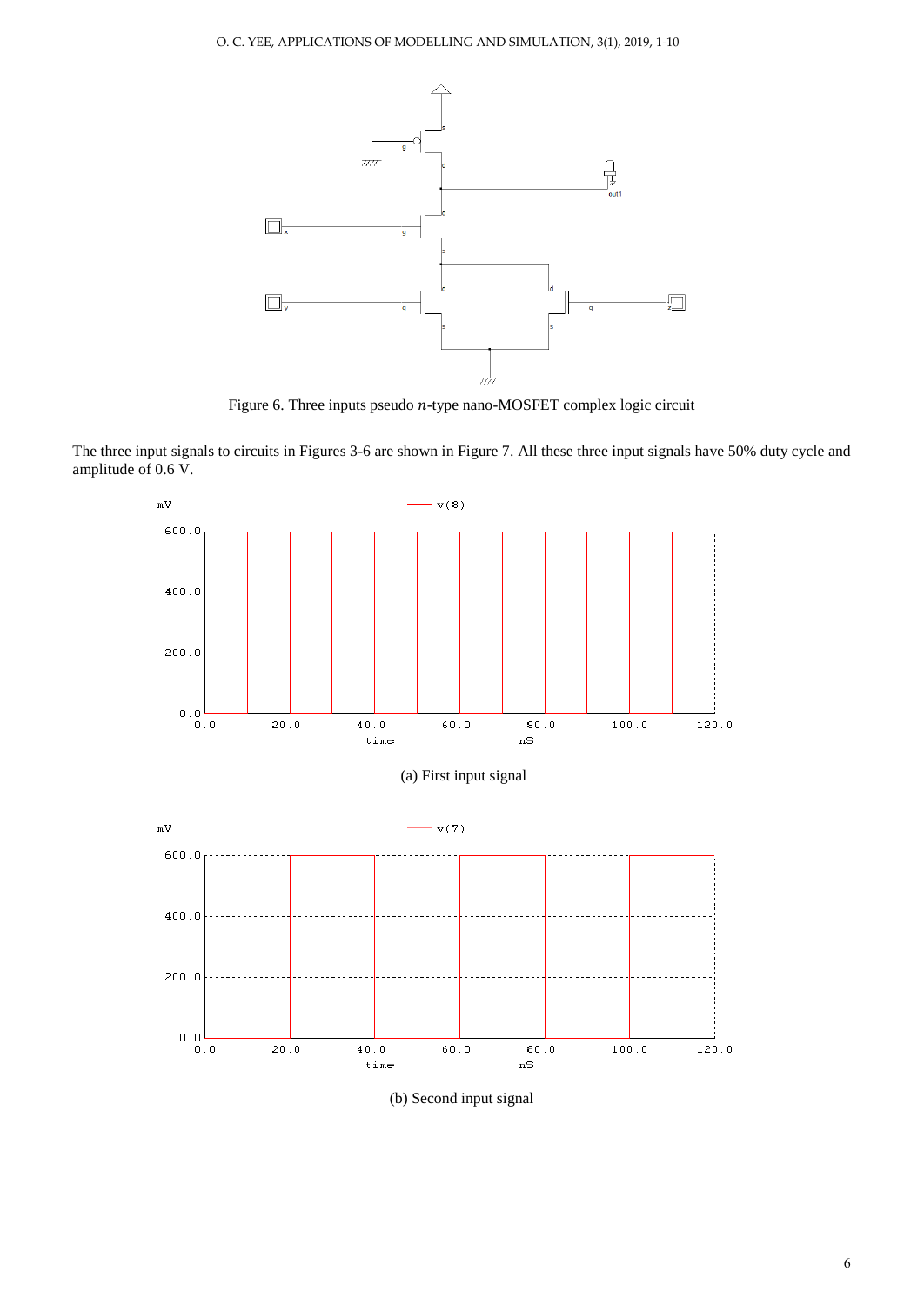

Figure 7. Input signals to all four complex logic circuits

The output signals of circuits in Figure 3, Figure 4, Figure 5 and Figure 6 are shown in Figure 8, Figure 9, Figure 10 and Figure 11, respectively. These output waveforms showed correct complex logical Boolean expression  $\overline{x(y+z)}$  with inputs as in Table 3.



Figure 8. Output signal of nano-CMOS complex logic circuit



Figure 9. Output signal of nano-MOSFET loaded nano-MOSFET complex logic circuit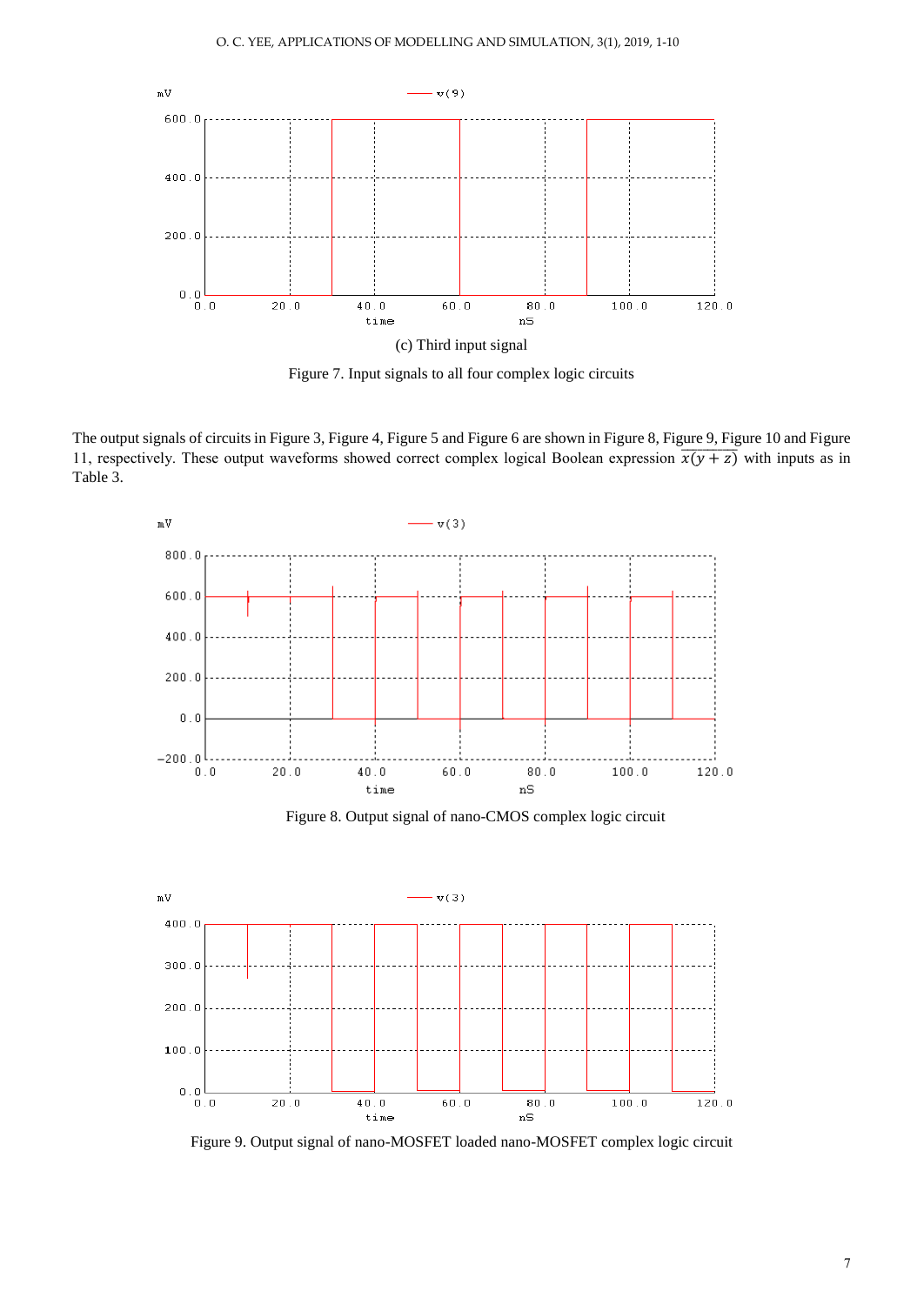

Figure 10. Output signal of resistive loaded nano-MOSFET complex logic circuit



Figure 11. Output signal of pseudo  $n$ -type nano-MOSFET complex logic circuit

Figure 9 is the output signal of logic circuit in Figure 4, with an amplitude of 0.4 V due to the threshold voltage loss of 0.2 V at the load nano-MOSFET which acts as  $n$ -type pass transistor [24-25]. The output signal of logic circuit in Figure 5 has an amplitude of 0.6 V as shown in Figure 10. The pseudo  $n$ -type nano-MOSFET logic gate has  $p$ -type nano-MOSFET with  $L = 10$  nm and  $W = 125$  nm whereas n-type nano-MOSFET with  $L = 10$  nm and  $W = 250$  nm. To reduce the output low voltage,  $V_{OL}$ , the criteria  $\left(\frac{W}{I}\right)$  $\left(\frac{w}{L}\right)_n \geq 2\left(\frac{w}{L}\right)$  $\left(\frac{W}{L}\right)_{Load}$ must be fulfilled. The output signal of the logic circuit in Figure 6 as shown in Figure 11, shows that the output is not 0 when compared with other output waveforms because pseudo PMOS is always ON and current still flow during output low state and thereby caused small output voltage during logic 0 state.

Figure 12 shows the transient analysis output signal for logic gate in Figure 4. Rise time and fall time are taken between 10% to 90% and 90% to 10% of output voltage signal at rising edge and falling edge, respectively. Rise time is due to charging circuit whereas fall time is due to discharging circuit. The simulated fall time is 0.692 ps and rise time is 2.69 ps with period of 120 ps which is equivalent to pulse width of 70 ps (58.33% duty cycle). The theoretical calculated propagation delay is 0.0346 ps as tabulated in Table 2, whereas the simulated propagation delay is 0.180 ps as measured from WinSpice output result. Therefore, the theoretical switching speed is 5.22 times faster than the simulated value. From Table 2 and Table 4, the theoretical maximum frequency of operation is around 758 GHz whereas the simulated maximum frequency of operation is 295 GHz, with 61% percentage error. The difference in both results occurs as quasi-ballistic transport model is used whereas in the WinSpice simulation, quantum corrected drift-diffusion model is used. Scattering events are more obvious in quantum corrected drift-diffusion model than the quasi-ballistic transport model. Therefore, the theoretical quasi-ballistic model has a shorter delay and hence a faster frequency. Thus, a high speed complex logic gate designed with nano-MOSFET has been achieved. From [11], the propagation delays of 45 nm MOSFET logic gates typically has value of 8.72 ps. When compared with the theoretical and simulated propagation delays which are 0.0346 ps and 0.180 ps, respectively as reported in this paper, complex logic gates designed by 10 nm nano-MOSFET have a faster speed. Therefore, downscaling nano-MOSFET has led to faster speed of logic circuits [10]. From Figure 12, the simulated output low voltage  $V_{OL}$  is 5 mV whereas the theoretical calculated value of  $V_{OL}$  is 53.88 mV as derived from Equation (14) in Section 2 [26]. Table 4 tabulates WinSpice simulated timing characteristic.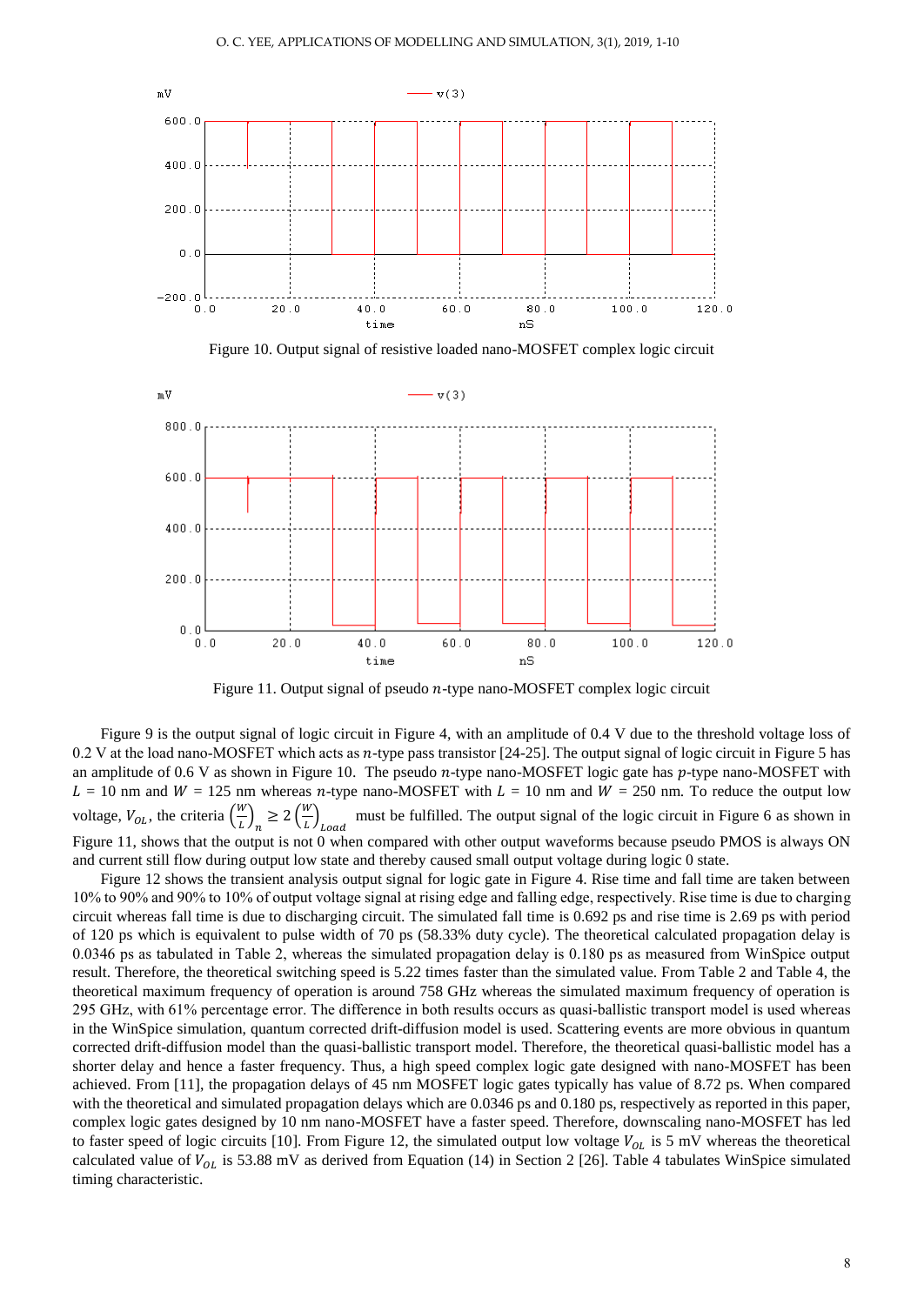#### O. C. YEE, APPLICATIONS OF MODELLING AND SIMULATION, 3(1), 2019, 1-10

| WinSpice Simulation Results Using Model Level MOS6 (10% and 90% Points) |                          |                           |                              |                                               |  |  |  |
|-------------------------------------------------------------------------|--------------------------|---------------------------|------------------------------|-----------------------------------------------|--|--|--|
| Rise Time $(t_r)$<br>Logic Gates                                        |                          | Fall Time $(t_f)$         | Propagation<br>Delay $(t_p)$ | Maximum<br>Operating<br>Frequency $(f_{max})$ |  |  |  |
| Complex                                                                 | $2.69 \times 10^{-12}$ s | $69.23 \times 10^{-14}$ s | $1.80 \times 10^{-13}$ s     | $2.95 \times 10^{11}$ Hz                      |  |  |  |

Table 4. Simulated value timing characteristics of three inputs complex logic gate



Figure 12. Transient output signal of nano-MOSFET loaded nano-MOSFET complex logic circuit

|                                   | Nano-CMOS<br>Complex   | Nano-MOSFET<br>Loaded<br>Complex | Resistive<br>Loaded<br>Complex | Pseudo<br>Nano-MOSFET<br>Complex |
|-----------------------------------|------------------------|----------------------------------|--------------------------------|----------------------------------|
| Dynamic power<br>(Watts)          | $5.827 \times 10^{-7}$ | $2.826 \times 10^{-7}$           | $1.942 \times 10^{-7}$         | $3.884 \times 10^{-7}$           |
| Voltage supply<br>(Volts)         | 0.6                    | 0.6                              | 0.6                            | 0.6                              |
| Frequency of switching<br>(Hertz) | $5 \times 10^{11}$     | $5 \times 10^{11}$               | $5 \times 10^{11}$             | $5 \times 10^{11}$               |

Table 5. Power dissipation of three inputs complex logic gate

Simulated fall time value is about 174 times than that of theoretical value because in simulation analysis quantum corrected drift-diffusion transport is used where scattering events cannot be ignored. Since there are many capacitance in the discharging circuit, simulated fall time are larger than theoretical fall time which used quasi-ballistic transport. Moreover, from [19], propagation delay of logic gate with  $W = 1 \mu m$ ,  $L = 120 \text{ nm}$ ,  $T_{\text{si}} = 60 \text{ nm}$  MOSFET is 3.534 ps. When compared with simulated 0.180 ps, there is an improvement of 20 times in speed in 10 nm nano-MOSFET complex logic circuits.

Table 5 tabulates the power dissipation for four different complex logic gates with Boolean expression  $\overline{x(y+z)}$  calculated using Equation (15) in Section 2 with  $a = 0.234375$ . When compared with the logic gate designed using MOSFET with  $W =$ 1  $\mu$ m,  $L = 120$  nm and  $T_{Si} = 60$  nm, which has a downscaled power dissipation of 140.9  $\mu$ W range as reported in [19], all four logic families complex gates show power reduction during downscaling of nano-MOSFET to nano-meter regime.

The power reduction for nano-CMOS, nano-MOSFET loaded, resistive loaded and pseudo nano-MOSFET complex logic circuits are 241, 498, 725 and 362, respectively when benchmarked against [19]. The nano-CMOS complex logic circuit showed the highest power dissipation because the number of switching nano-MOSFETs is the highest followed by pseudo nano-MOSFET complex logic circuit which can save two nano-MOSFETs when compared to nano-CMOS complex logic. The power dissipation of pseudo nano-MOSFET complex logic circuit is the second highest because the pseudo PMOS is always ON. The third highest power dissipation complex logic circuit is the nano-MOSFET loaded complex logic circuit because there is a small voltage drop across the load pass transistor. The lowest power dissipation complex logic circuit is the resistive loaded complex logic circuit because the load is purely resistive.